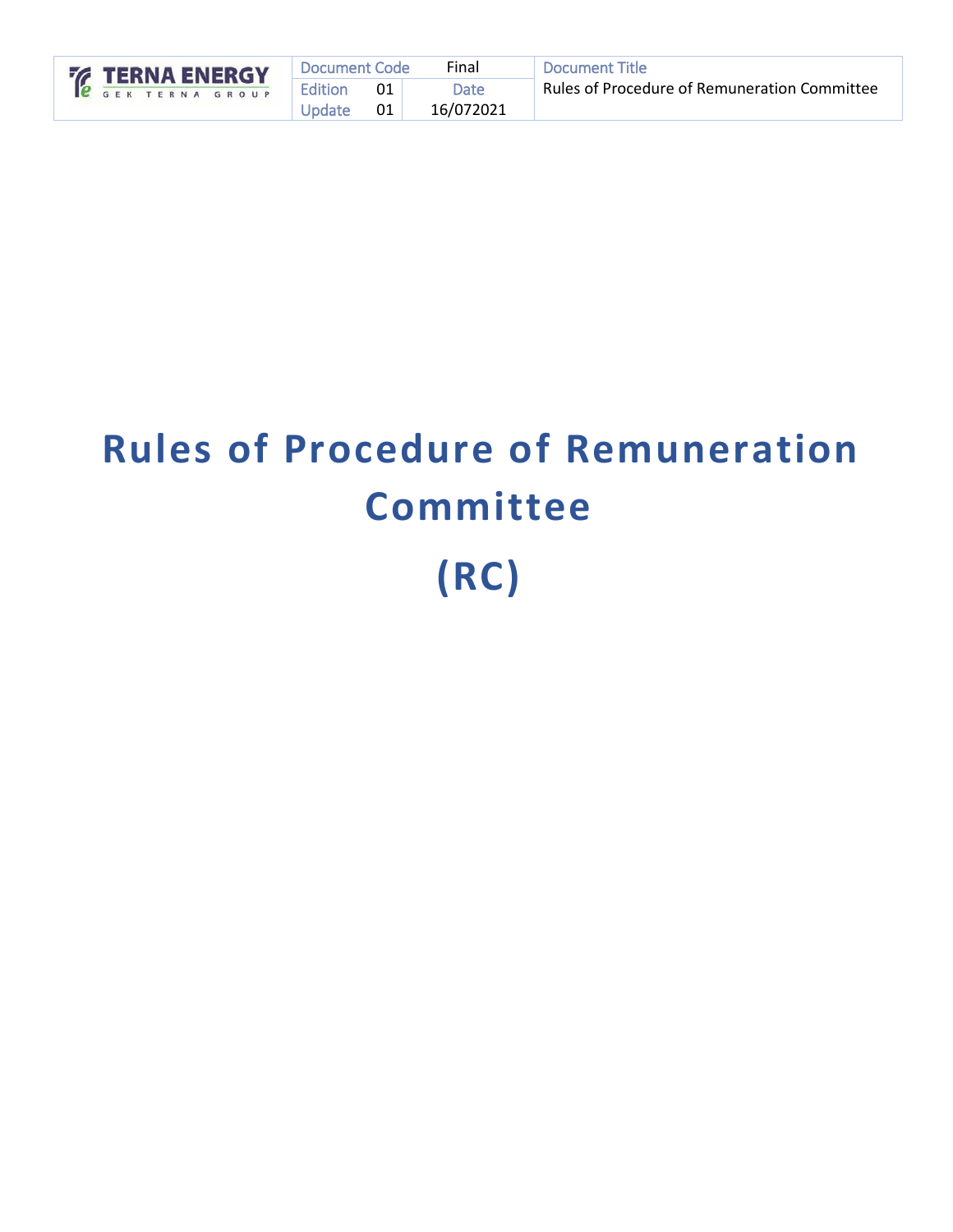

| Document Code |     | Final     | Docu  |
|---------------|-----|-----------|-------|
| Edition       | -01 | Date      | Rules |
| <b>Update</b> | 01  | 16/072021 |       |

# **Contents**

| 3. |  |
|----|--|
| 4. |  |
|    |  |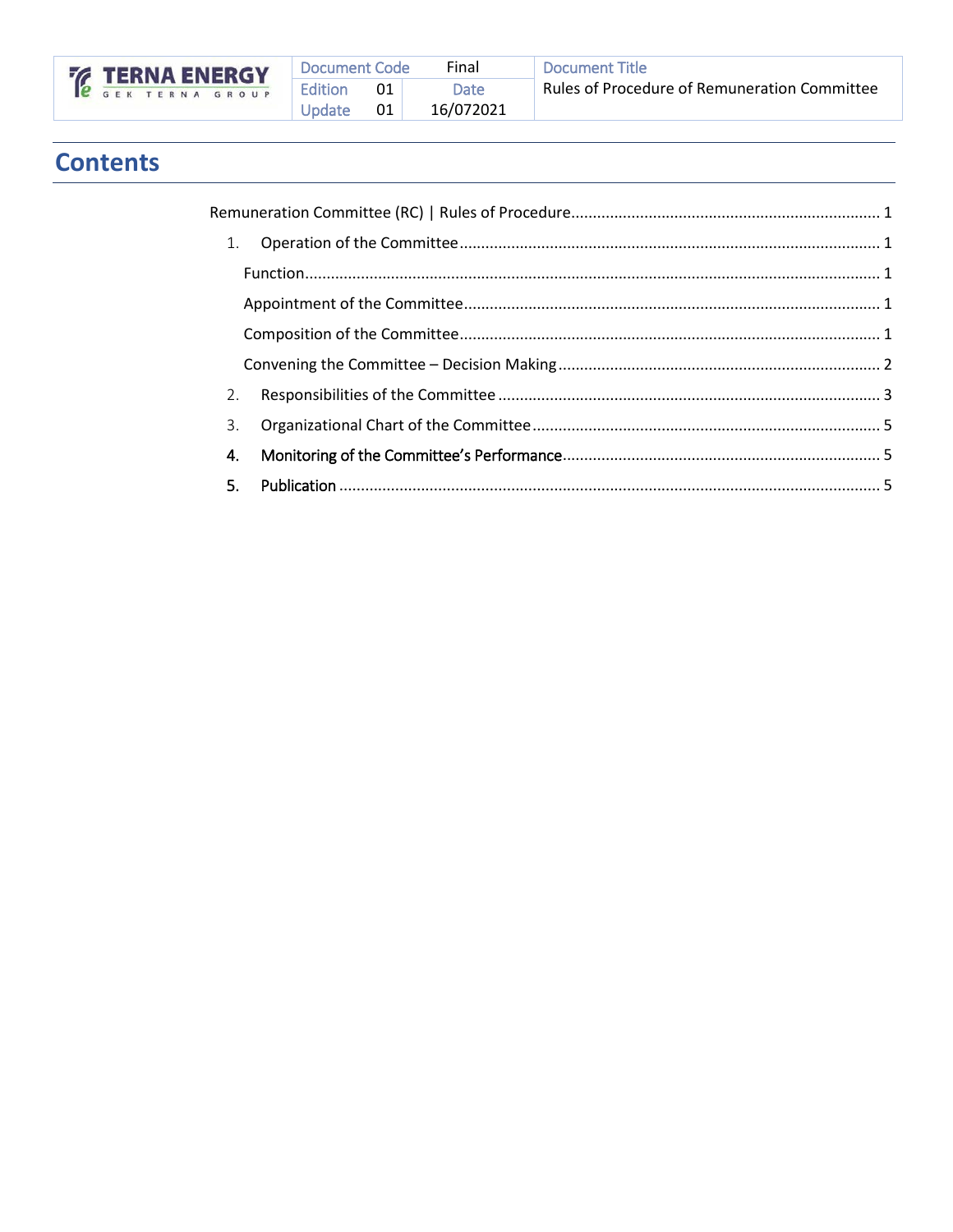

# <span id="page-2-0"></span>**Remuneration Committee (RC) | Rules of Procedure**

# <span id="page-2-1"></span>1. Operation of the Committee

#### <span id="page-2-2"></span>Function

The primary function of the Remuneration Committee is to draw up a proposal for the drafting and periodical update of the Remuneration Policy, to review the information included in the Company's Remuneration Report, to opine on and make proposals regarding the range of the remuneration of the persons falling under the scope of the Remuneration Policy. The above proposals / opinions of the Committee are submitted to the BoD, which resolves on these issues or and makes recommendations to the General Meeting, if required.

#### <span id="page-2-3"></span>Appointment of the Committee

The Committee is established following a decision of the Board of Directors, which elects its members and the Chairman of the Committee.

The operation of the Remuneration Committee is governed by articles 10 and 11 of Law 4706/2020 as well as by the Corporate Governance Code adopted by the Company, as applicable.

#### <span id="page-2-4"></span>Composition of the Committee

The Committee shall consist of at least three members who shall be non-executive members of the Board of Directors, the majority of whom shall be independent. The Chairman of the Committee shall be an independent non-executive Member (see the Committee's organizational chart).

The Chairman of the Board of Directors may be a member of the Remuneration Committee, however he may not be its Chairman if he is not independent. In case the Chairman of the Board of Directors is a member of the Remuneration Committee, he shall not participate in the determination of his remuneration. The member of the committee who will be appointed as its Chairman should have been a member of the committee for at least one year.

When the Remuneration Committee is separate from the Nominations Committee, the chairman of the Remuneration Committee may not be also the chairman of the Nominations Committee.

The composition of the Committee shall ensure the correctness of its decisions and its proper operation.

The term of service of the members of the Remuneration Committee shall coincide with the term of service of the Board of Directors and may be extended. In any case, their term of service in the Committee may not exceed nine (9) years in total. In case of any vacancies in the Committee  $$ indicatively due to resignation or loss of the capacity of an independent non-executive member of the Board, so that the minimum required number of independent non-executive members in the Committee is not met the Board of Directors shall immediately proceed with its replacement in accordance with applicable law.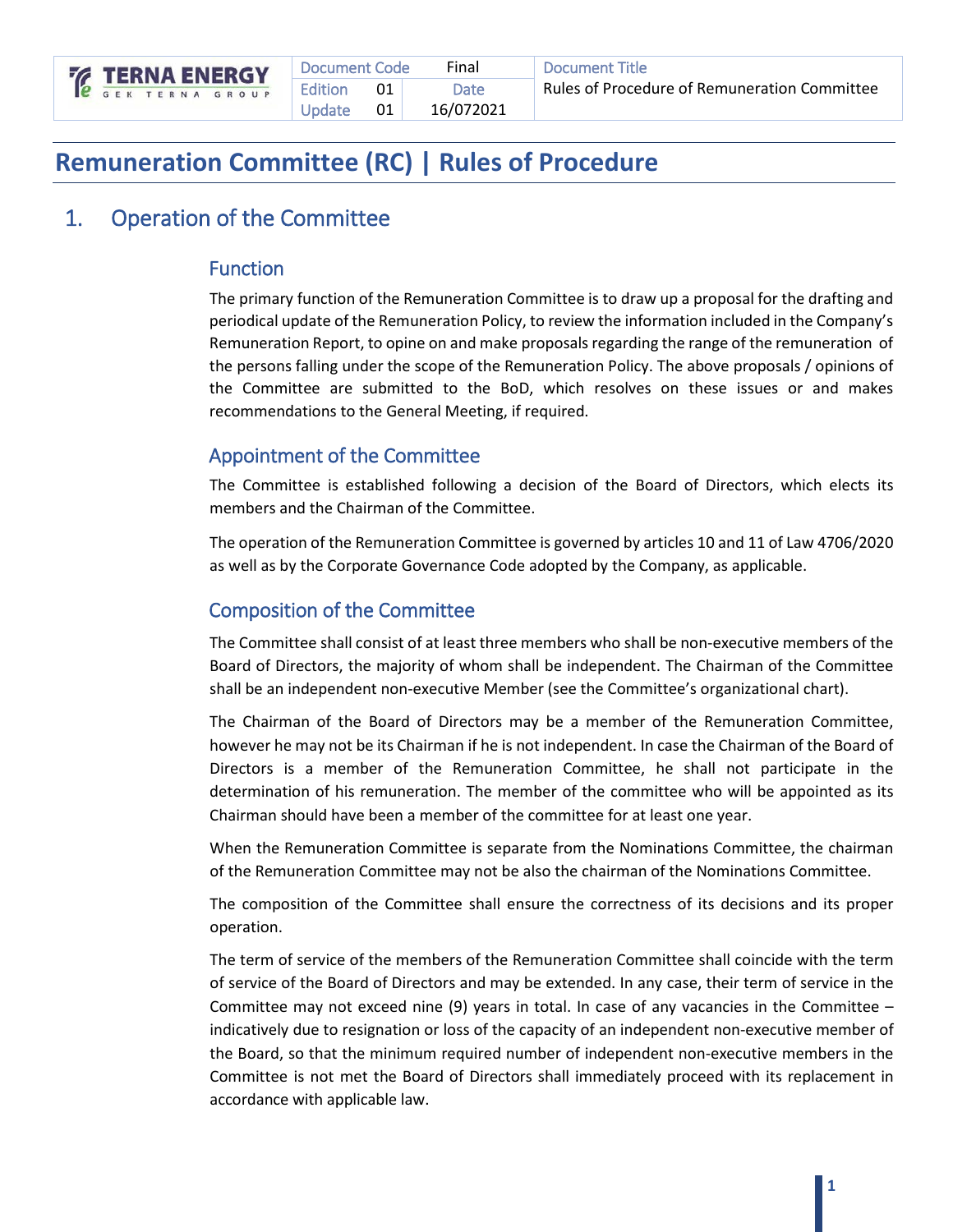

| Document Code<br>Final |                   |     | Document Title |                                              |
|------------------------|-------------------|-----|----------------|----------------------------------------------|
|                        | Edition           | O1. | Date           | Rules of Procedure of Remuneration Committee |
|                        | $\vert$ Update 01 |     | 16/072021      |                                              |

#### <span id="page-3-0"></span>Convening the Committee – Decision Making

The Committee shall convene at least four (4) times per year and also whenever the circumstances so require.

The Chairman of the Committee is responsible for convening it and for organizing and conducting the meetings. Nevertheless, any member of the Committee may request the Chairman to convene the Committee.

Participation in the meetings shall be conducted either physically or virtually, through the use of any applications of technology which may render possible the discussion or and the exchange of opinions in writing. A member of the Committee may authorize another member in writing to represent him or her at a specific meeting and to vote on his or her behalf on the agenda. No member may represent more than one other member of the Committee.

The Committee shall meet at least once per year to review of the Remuneration Policy and once per year to review the information included in the final draft of the Annual Remuneration Report, providing the BoD with a relevant opinion prior to its submission to the General Meeting.

Decision-making requires all Committee's members to be present or represented, either with physical presence in the meeting place or in another place using applications of technology. Decisions are taken by unanimity of at least 75% of the Committee's members. In case one member of the Committee is absent without justification and without being represented by another member according the above, in two (2) meetings within the same year, this member is considered resigned.

Each member shall be notified of the place, time and date of each meeting by invitation which shall be sent at least two (2) working days prior to the meeting and in case the meeting takes place outside of the registered seat, at least five (5) working days prior to the meeting. The relevant invitation shall contain the items of each meeting's agenda and have attached any accompanying material, otherwise the taking of decisions on the above issues not included in the invitation shall be allowed only if no member of the Committee objects. The invitation and related documents may also be circulated via e-mail. In any case, the Committee may meet at any time, even without any invitation, provided that all its members are present and no one objects to the meeting and the decision-making.

The minutes of the meetings shall be kept by a person appointed by the Chairman of the Committee as Secretary / Technical Advisor, who, in addition to keeping the minutes of the meetings, shall assume the role of technical support and coordination of the Committee, as well as of organizing, assigning and preparing reports either performed internally or assigned to external advisors. The Secretary/Technical Advisor of the Committee, in cooperation with the Chairman, shall have the responsibility to draw up the agenda which shall be sent to the members of the Committee. Respectively, he shall also be responsible for the maintenance and signing of the Minutes and their delivery to the Corporate Secretary. In the event of absence or incapacity of the Chairman of the Committee, he shall be replaced by the oldest member of the Committee.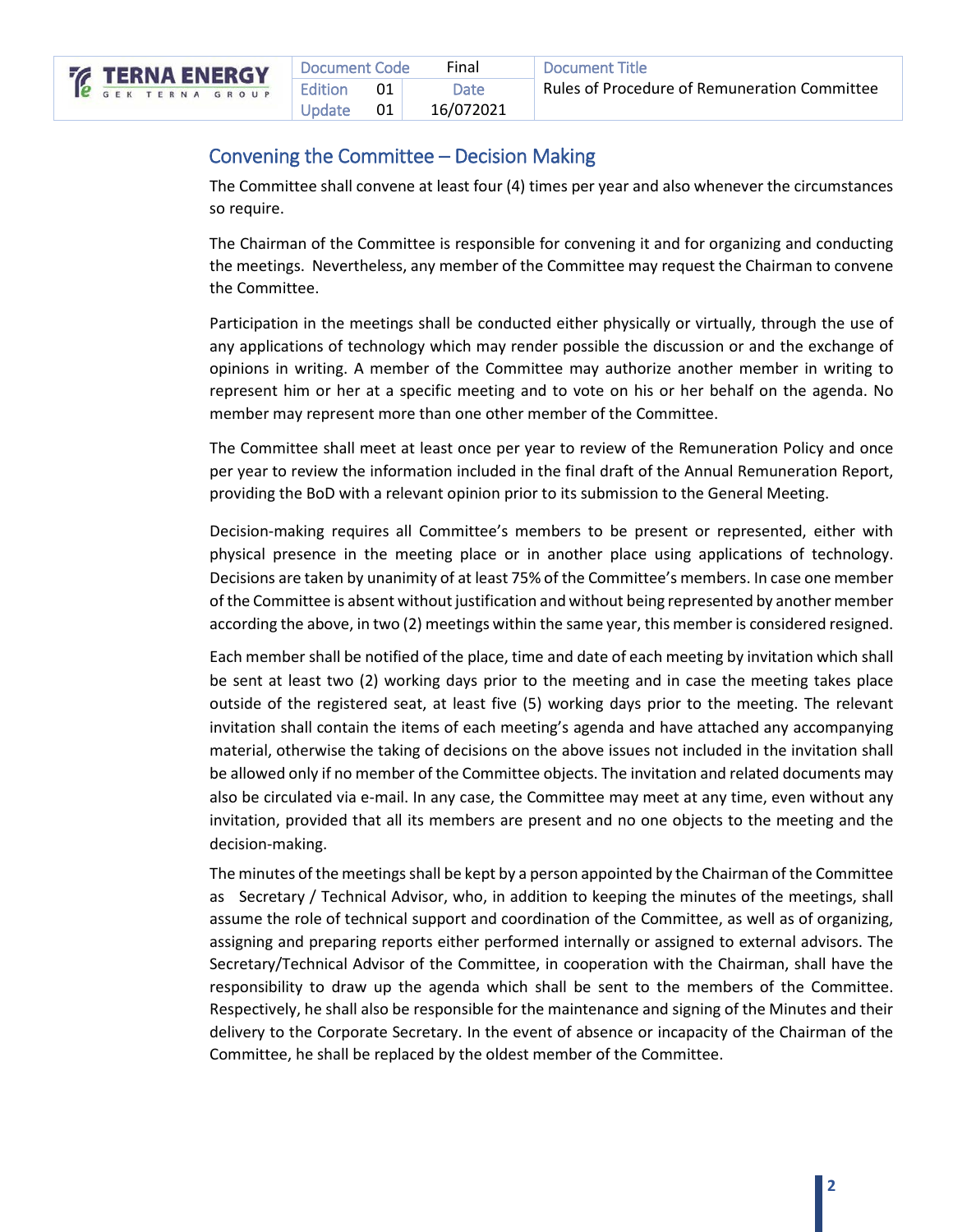|                    | Document Code |    | Final     | Document Title                                      |
|--------------------|---------------|----|-----------|-----------------------------------------------------|
| <b>ERNA ENERGY</b> | Edition       | 01 | Date      | <b>Rules of Procedure of Remuneration Committee</b> |
|                    | Update        | 01 | 16/072021 |                                                     |

Legal support in the work of the Committee can be provided either by the Corporate Secretary, who as provided by the Company's Internal Regulation shall be a legal scholar, or by another legal scholar of the Group (see the organizational chart of the Committee).

The Committee may receive scientific or technical support from executives of the Company or the Group, who shall either be selected and appointed as Technical Advisors of the Committee or be invited for conducting a specific project. The Secretary/Technical Advisor of the Committee, the technical or scientific advisor and the legal advisor shall be appointed by a Decision of the Committee which shall be recorded in the Minutes of the relevant meeting.

External experts or special advisors or senior managers may be invited to the meetings of the Committee.

The Chairman of the Committee shall inform the BoD about the work of the Committee, report important findings and submit proposals to the BoD.

# <span id="page-4-0"></span>2. Responsibilities of the Committee

| 2.1 | It submits proposals to the Board of Directors regarding the Remuneration Policy or<br>its update, to be submitted consequently for approval to the General Meeting of<br>the Shareholders.                                                                                                                                                                                                                                                                                                                                              |
|-----|------------------------------------------------------------------------------------------------------------------------------------------------------------------------------------------------------------------------------------------------------------------------------------------------------------------------------------------------------------------------------------------------------------------------------------------------------------------------------------------------------------------------------------------|
| 2.2 | It ensures that the Company has a clear, objective, well-justified and transparent<br>Remuneration Policy in accordance with the applicable legislation and consistent<br>with the Company's business strategy, the market conditions, the profile and the<br>Company's risk-undertaking disposition and does not encourage excessive and<br>short-term risk-taking.                                                                                                                                                                     |
| 2.3 | It submits proposals to the Board of Directors regarding the range of the<br>remuneration of persons falling under the scope of the remuneration policy,<br>according to article 110 of the law 4548/2018 and regarding the remuneration of<br>the Company's senior managers, and especially the Head of the Internal Audit Unit,<br>and proceeds with a relevant recommendation regarding these items to the Board<br>of Directors, which resolves on these issues or and makes recommendations to the<br>General Meeting, if required. |
| 2.4 | It monitors the implementation of the Remuneration Policy.                                                                                                                                                                                                                                                                                                                                                                                                                                                                               |
| 2.5 | It supervises the compliance with the relevant decisions regarding the<br>remuneration of persons falling under the scope of the remuneration policy, at least<br>in accordance with the minimum requirements provided for by the applicable<br>legislation.                                                                                                                                                                                                                                                                             |
| 2.6 | It examines and submits proposals of general nature, as well as the appropriate<br>policies and practices concerning the determination of the framework regarding the<br>remuneration of the employees, the members of the BoD and the senior managers.                                                                                                                                                                                                                                                                                  |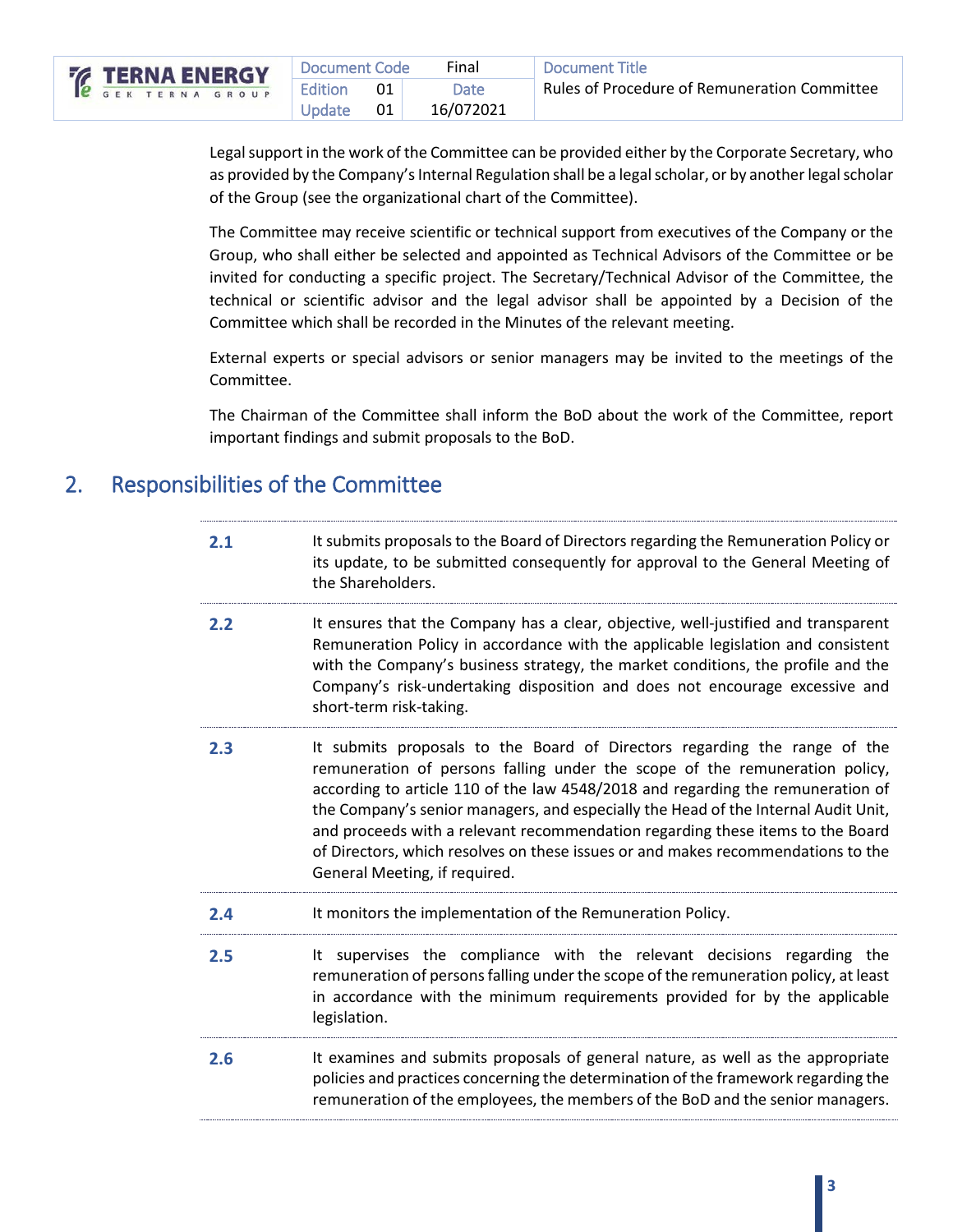

| <b>NERGY</b> | Document Code |    | Final     | <b>Document Title</b>                        |  |
|--------------|---------------|----|-----------|----------------------------------------------|--|
| GROUP        | Edition       |    | Date      | Rules of Procedure of Remuneration Committee |  |
|              | Update        | 01 | 16/072021 |                                              |  |

| 2.7 | It examines the information included in the final draft of the annual remuneration<br>report, providing an opinion to the Board of Directors prior to its submission to the<br>General Meeting. |
|-----|-------------------------------------------------------------------------------------------------------------------------------------------------------------------------------------------------|
|     |                                                                                                                                                                                                 |

- **2.8** It examines and submits proposals to the Board of Directors regarding the stock option plans, the stock award plans, the supplementary pension schemes, and any other long-term reward plan.
- **2.9** It examines and consults the Board of Directors regarding the policies and the systems of determination of the annual fixed and variable remunerations and benefits in all Company's levels.
- **2.10** It monitors the effectiveness of the Company's Remuneration Policy in relation to attracting and retaining BoD members with recognized esteem and experience and competent senior managers.
- **2.11** It may use the services of external advisors if deemed necessary for the performance of studies or projects in relation to its activities.
- **2.12** It ensures that the approach adopted by each non-listed subsidiary of the Group concerning the remuneration complies with the principles of the Company's Remuneration Policy.
- **2.13** It examines and submits proposals to the Board of Directors regarding the total size of the annual variable remunerations.
- **2.14** Itsubmits proposals to the BoD regarding business strategies to the extent that they are related to the remuneration.
- **2.15** It may invite senior managers and BoD members to its meetings, to ensure the receipt of thorough information for the thorough performance of its duties.